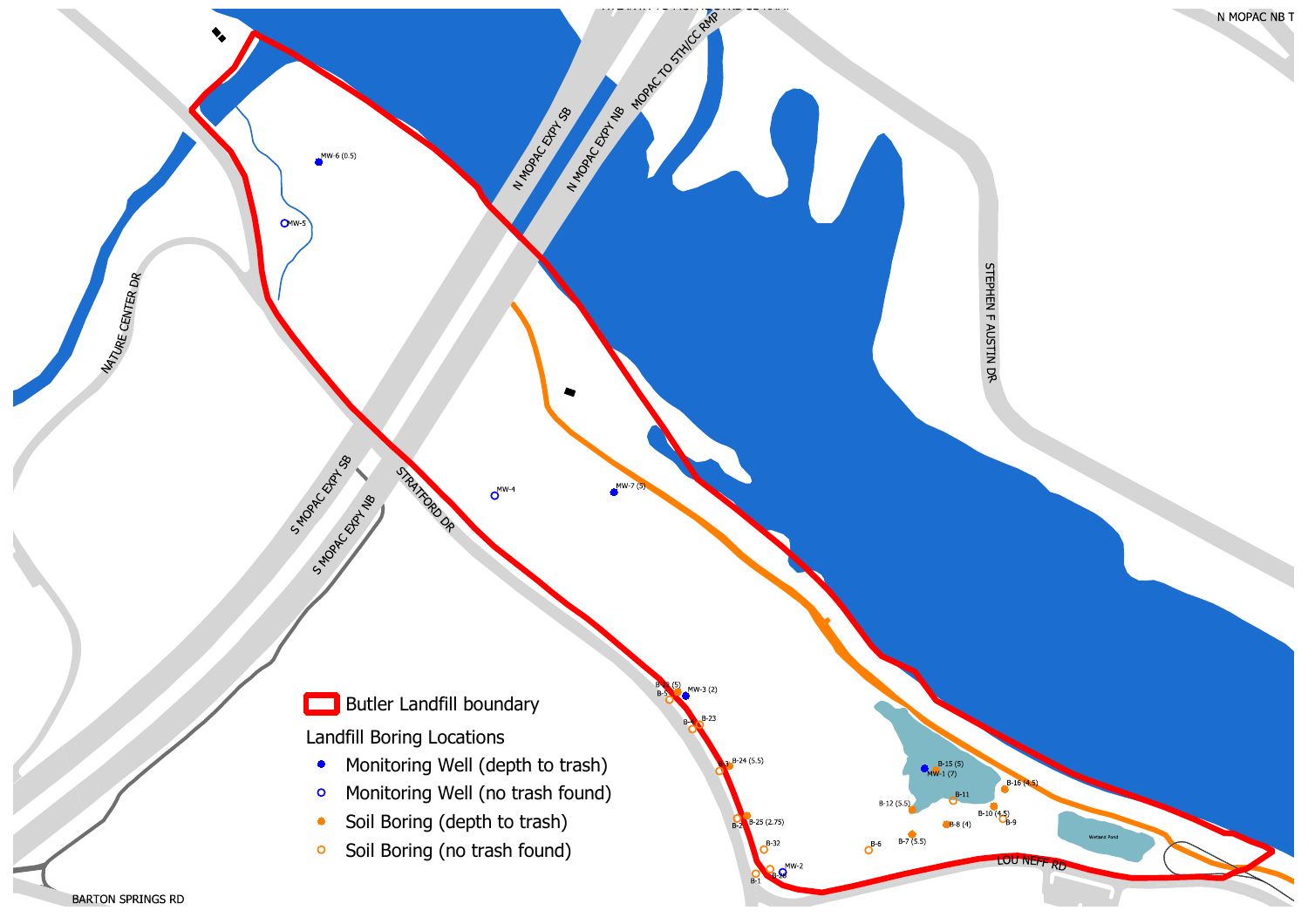## **SUMMARY OF SOIL BORINGS AT BUTLER LANDFILL IN ZILKER PARK (AUSTIN, TEXAS)**

| <b>Boring</b> | Year           | Surface   |           | Top Trash Btm Trash | <b>Total Hole</b> | Cover      | Layer 1 Soil            | Layer 1 Soil | Layer 2 Soil            | Layer 2 Soil | Layer 3 Soil              | Layer 3 Soil | <b>Layer 4 Soil</b> | <b>Layer 4 Soil</b> |
|---------------|----------------|-----------|-----------|---------------------|-------------------|------------|-------------------------|--------------|-------------------------|--------------|---------------------------|--------------|---------------------|---------------------|
| <b>Number</b> | <b>Drilled</b> | Elev (ft) | Elev (ft) | Elev (ft)           | Depth (ft)        | Depth (ft) | <b>Type</b>             | Depth (ft)   | <b>Type</b>             | Depth (ft)   | <b>Type</b>               | Depth (ft)   | <b>Type</b>         | Depth (ft)          |
|               |                |           |           |                     |                   |            |                         |              |                         |              |                           |              |                     |                     |
| $MW-1$        | 1984           | 451       | 444       | 432                 | 26.00             | 7.00       | clay                    | 4.00         | sand                    | 3.00         | trash/refuse              | 12.00        | sand                | 4.00                |
| $MW-2$        | 1998           | 465.74    | none      | none                | 39.00             | n/a        | clay loam               | 5.00         | sand                    | 7.00         | sandy clay loam           | 10.00        | sand                | 17.00               |
| $MW-3$        | 1998           | 457.66    | 455.66    | 453.66              | 47.50             | 2.00       | cover soil              | 2.00         | trash/refuse            | 2.00         | clay loam                 | 7.00         | sand content        | 29.00               |
| $MW-4$        | 1998           | 464.09    | none      | none                | 33.00             | n/a        | clay loam               | 33.00        |                         |              |                           |              |                     |                     |
| $MW-5$        | 1998           | 457.04    | none      | none                | 38.00             | n/a        | cover soil              | 2.00         | gravely clay            | 12.00        | clayey sand (SC)          | 4.00         | sand                | 2.00                |
| <b>MW-6</b>   | 1998           | 454.24    | 453.74    | 444.24              | 39.00             | 0.50       | cover soil              | 0.50         | trash/refuse            | 9.50         | clay                      | 14.00        | sand                | 15.00               |
| $MW-7$        | 1998           | 455.10    | 450.10    | 442.60              | 34.50             | 5.00       | clay loam               | 5.00         | trash/refuse            | 7.50         | sand                      | 2.50         | clay loam           | 2.00                |
| $B-1$         | 2017           | 469       | none      | none                | 6.00              | n/a        | silty lean clay (CL-ML) | 6.00         |                         |              |                           |              |                     |                     |
| $B-2$         | 2017           | 469       | none      | none                | 5.50              | n/a        | silty lean clay (CL-ML) | 3.00         | limestone               | 2.50         |                           |              |                     |                     |
| $B-3$         | 2017           | 468       | none      | none                | 5.00              | n/a        | silty lean clay (CL-ML) | 3.00         | limestone               | 2.00         |                           |              |                     |                     |
| B-4           | 2017           | 463       | none      | none                | 3.50              | n/a        | silty lean clay (CL-ML) | 2.25         | limestone               | 1.25         |                           |              |                     |                     |
| $B-5$         | 2017           | 462       | none      | none                | 6.00              | n/a        | silty lean clay (CL-ML) | 6.00         |                         |              |                           |              |                     |                     |
| $B-6$         | 2017           | 464       | none      | none                | 6.00              | n/a        | silty lean clay (CL-ML) | 6.00         |                         |              |                           |              |                     |                     |
| $B-7$         | 2017           | 462       | 456.5     | < 456               | 6.00              | 5.50       | silty lean clay (CL-ML) | 5.50         | trash/refuse            | 0.50         |                           |              |                     |                     |
| $B-8$         | 2017           | 459       | 455       | < 456               | 5.00              | 4.00       | silty lean clay (CL-ML) | 4.00         | trash/refuse            | 1.00         |                           |              |                     |                     |
| $B-9$         | 2017           | 459       | none      | none                | 6.00              | n/a        | silty lean clay (CL-ML) | 6.00         |                         |              |                           |              |                     |                     |
| $B-10$        | 2017           | 457       | 453.5     | < 452.5             | 4.50              | 3.50       | silty lean clay (CL-ML) | 1.50         | clayey sand (SC)        | 2.00         | trash/refuse              | 1.00         |                     |                     |
| $B-11$        | 2017           | 454       | none      | none                | 6.00              | n/a        | silty lean clay (CL-ML) | 6.00         |                         |              |                           |              |                     |                     |
| $B-12$        | 2017           | 457       | 451.5     | < 451               | 6.00              | 5.50       | silt (ML)               | 5.50         | trash/refuse            | 0.50         |                           |              |                     |                     |
| $B-15$        | 2017           | 451       | 445       | < 444               | 6.00              | 5.00       | silt (ML)               | 5.00         | trash/refuse            | 1.00         |                           |              |                     |                     |
| $B-16$        | 2017           | 456       | 451       | < 450.5             | 5.00              | 1.50       | silty lean clay (CL-ML) | 1.50         | poorly graded sand (SP) | 2.50         | poorly graded gravel (GP) | 0.50         | trash/refuse        | 0.50                |
| $B-22$        | 2017           | 461       | 455.5     | < 455               | 5.50              | 4.75       | crushed stone           | 0.25         | silty lean clay (CL-ML) | 4.75         | trash/refuse              | 0.50         |                     |                     |
| $B-23$        | 2017           | 462       | none      | none                | 5.00              | n/a        | crushed stone           | 0.25         | silty lean clay (CL-ML) | 3.75         | limestone                 | 1.00         |                     |                     |
| $B-24$        | 2017           | 464       | 458       | < 457.5             | 6.00              | 2.25       | crushed stone           | 0.25         | silty lean clay (CL-ML) | 2.25         | poorly graded sand (SP)   | 3.00         | trash/refuse        | 0.50                |
| $B-25$        | 2017           | 466       | 460.5     | < 457.75            | 5.50              | 2.50       | crushed stone           | 0.25         | silty lean clay (CL-ML) | 2.50         | trash/refuse              | 2.75         |                     |                     |
| $B-26$        | 2017           | 468       | none      | none                | 6.00              | n/a        | crushed stone           | 0.25         | silty clay (CL-ML)      | 5.25         | limestone                 | 0.50         |                     |                     |
| $B-32$        | 2017           | 467       | none      | none                | 6.00              | n/a        | crushed stone           | 0.25         | silty clay (CL-ML)      | 5.25         | limestone                 | 0.50         |                     |                     |

TXDOT conducted borings prior to constructing the MoPac Bridge but legible documents allowing analysis of these borings have not yet been located.

One boring for <sup>a</sup> montioring well was completed by Underground Resource Management, Inc. (URM) on 24 Feb 1984. Boring MW‐1 encountered groundwater at <sup>a</sup> depth of 9 feet (on 02 May 1998, the groundwater depth was measured as 10.6 feet by EMCOM).

Six borings for monitoring wells were completed by EMCOM on 16‐19 Mar 1998.

Boring MW‐4 was drilled on 16 Mar 1998. On 02 May 1998, the depth to groundwater was 31.85 feet.

Borings MW‐6 and MW‐7 were drilled on 17 Mar 1998. On 02 May 1978, the depth to groundwater was 25.15 and 26.63 feet, respectively.

Borings MW‐2, MW‐3, and MW‐5 were drilled on 19 Mar 1998. On 02 May 1978, the depth to groundwater was 34.71 ft, 26.73, and 26.20 feet, respectively.

Twenty borings were drilled and samples by HVJ Associates on 09 Mar 2017.

The 2017 borings by HVJ Associates were drilled to <sup>a</sup> maximum depth of 6' unless trash was encountered first. Borings B‐13, B‐14, B‐17, B‐18, B‐19, B‐20, B‐21, B‐27, B‐28, B‐29, B‐30, and B‐31 were authorized but never performed. Boring B‐15 encountered groundwater at <sup>a</sup> depth of 3.5 feet. Boring B‐23 had dectectable levels of methane.

Of the 27 borings drilled, trash was encountered in 13 of them (MW‐1, MW‐6, MW‐7, B‐7, B‐8, B‐9, B‐11, B‐12, B‐16, B‐22, B‐24 and B‐25).

Cover depths ranged from 0.50 to 7.00 feet with <sup>a</sup> median of 4.00 feet and an average of 3.77 feet. Six borings had less than 4 feet of cover and seven borings had 4 or more feet of cover. Soil types of the cover material in these 13 borings where trash was encountered included non‐specified cover soil, silt, sand, gravely clay, silty lean clay (CL‐ML), clay loam, and clay to varying extents The soil type of the cover material in many of the borings (e.g., CL‐ML) would not typically meet the TCEQ requirements for Plasticity Index and Liquid Limits of landfill soil caps. There is no indication that that any samples or tests were conducted for compaction, plasticity index, or liquid limits when the cover material was applied.

*Data above summarized by Bruce Wiland with Zilker Neighborhood Association from City's laboratory reports.*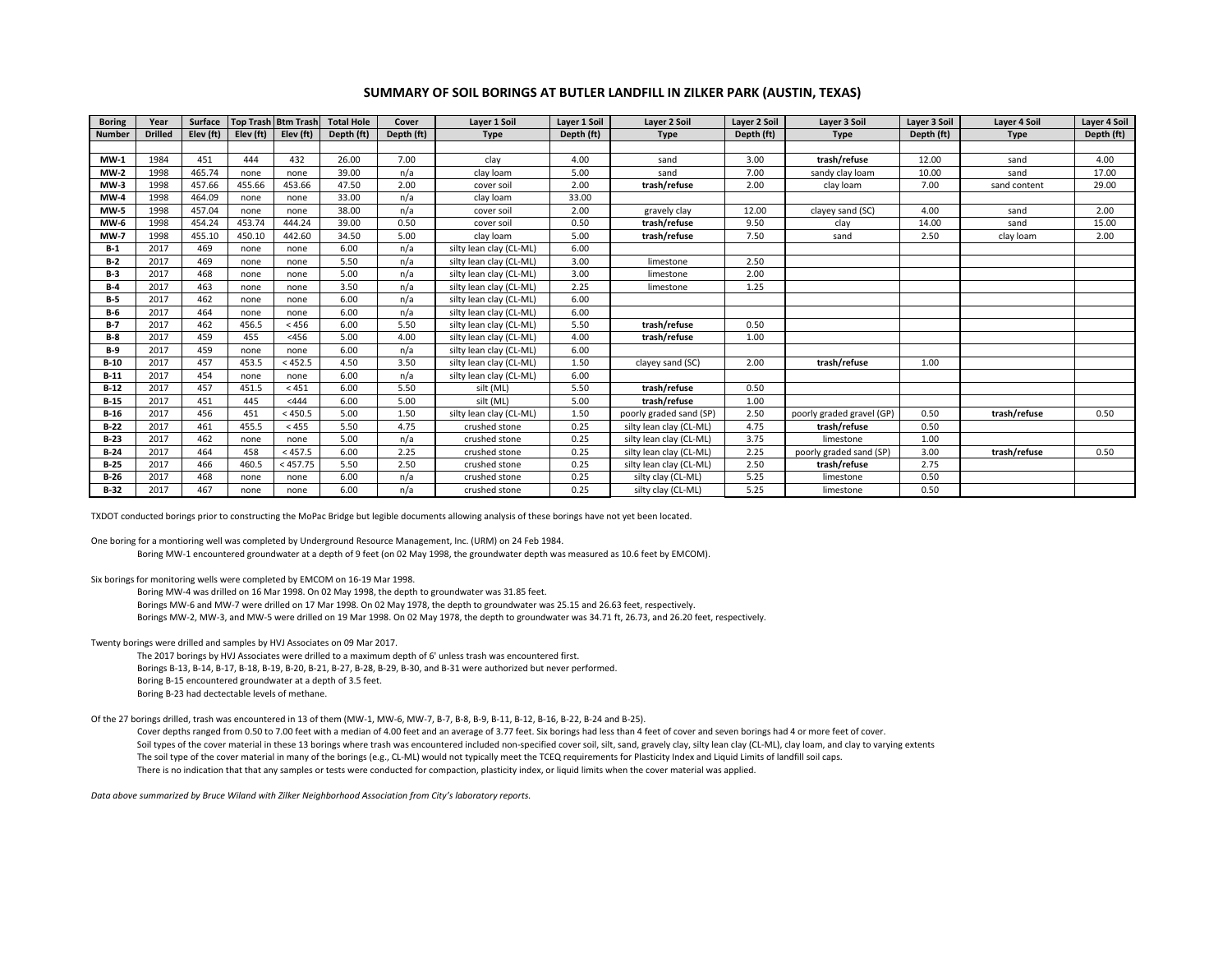## **Analytical Results Summary for Monitoring Well MW-1 Butler Landfill in Zilker Park (Austin, Texas)**

Only constituents above detection limits are shown. See complete lab results to view all constituents that were analyzed and their associated detection limits. Butler Landfill ceased operation in 1967. MW-1 was completed by Underground Resource Management, Inc. (URM) on 24 Feb 1984. MW-1 was plugged in February 2010.

| <b>Constituent</b>         | 30 May 1984 a | 23 Sep 1992 <sup>b</sup>        | 22 Oct 1997 c | RBSV <sup>d</sup> |  |
|----------------------------|---------------|---------------------------------|---------------|-------------------|--|
| Conductivity (umhos/cm)    | 4,300         | dna                             | dna           | ns                |  |
| TDS (mg/L)                 | 2,200         | dna                             | 1,200         | $\rm ns$          |  |
| Alkalinity (mg/L)          | 1,400         | dna                             | 720           | ns                |  |
| Sulfates (mg/L)            | dna           | dna                             | 73.9          | ns                |  |
| Chlorides (mg/L)           | dna           | dna                             | 31.5          | $\, \! ns$        |  |
| TOC (mg/L)                 | dna           | dna                             | 21.4          | ns                |  |
| Total Hardness (mg/L)      | dna           | dna                             | 665           | $\, \rm ns$       |  |
| Aluminum $(\mu g/L)$       | dna           | dna                             | 37            | 3,650             |  |
| Barium $(\mu g/L)$         | dna           | 720                             | 690           | 2,000             |  |
| Calcium $(\mu g/L)$        | 132,000       | dna                             | 173,000       | $\rm ns$          |  |
| Chromium $(\mu g/L)$       | $ND$ (<50)    | 42                              | $ND$ (<5)     | 100               |  |
| Iron $(\mu g/L)$           | dna           | 26,800                          | 14,200        | ns                |  |
| Magnesium $(\mu g/L)$      | 84,000        | 79,900                          | 33,200        | ns                |  |
| Manganese (µg/L)           | dna           | 268                             |               | 171.6             |  |
| Mercury $(\mu g/L)$        | $ND$ (<1)     | 2.0                             | $ND$ (<0.5)   | $\overline{2}$    |  |
| Molybdenum $(\mu g/L)$     | dna           | 206                             | dna           | 18.3              |  |
| Potassium $(\mu g/L)$      | 153,000       | dna                             | 40,500        | $\, \! ns$        |  |
| Sodium $(\mu g/L)$         | 336,000       | dna                             | 41,200        | ns                |  |
| Zinc $(\mu g/L)$           | 320           | 82.5                            | 99            | 1,095             |  |
| Cyanide, Total (µg/L)      | dna           | 24                              | $ND (\leq 8)$ | 200               |  |
| Chlorobenzene $(\mu g/L)$  | $ND$ (<10)    | 9.2                             | 10            | 100               |  |
| 1,4-Dichlorobenzene (µg/L) | $ND$ (<10)    | 16.2 (EPA 624)<br>9.4 (EPA 625) | $ND$ (<10)    | 75                |  |

 $dna = did not analyze \tND = Not detected \tns = no standard$ 

<sup>a</sup> Sampled by URM.

<sup>b</sup> Sampled by the City of Austin and analyzed by NCRC Laboratories, Inc.

<sup>c</sup> Analyzed by Certes Environmental Laboratories, LLC

<sup>d</sup> TCEQ Risk-based Screening Values (based on Risk Reduction Standard 2 or MCL)

*Data above summarized by Zilker Neighborhood Association from City's laboratory reports.*